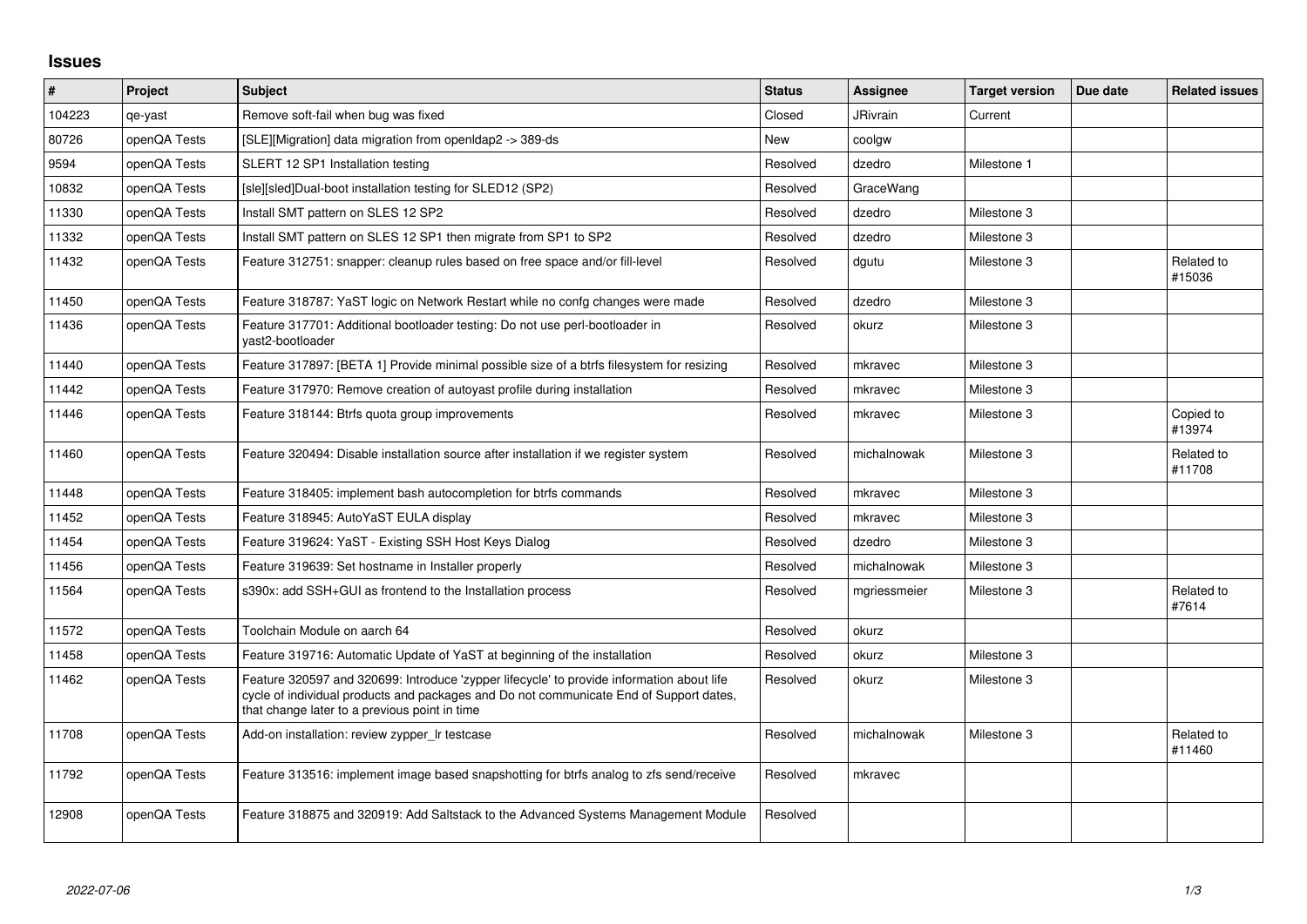| $\vert$ # | Project      | <b>Subject</b>                                                                                                                        | <b>Status</b> | <b>Assignee</b> | <b>Target version</b> | Due date | <b>Related issues</b>                                                                                  |
|-----------|--------------|---------------------------------------------------------------------------------------------------------------------------------------|---------------|-----------------|-----------------------|----------|--------------------------------------------------------------------------------------------------------|
| 12910     | openQA Tests | Feature 320418: Proper placement of "encrypt filesystem" option                                                                       | Resolved      | okurz           | Milestone 3           |          |                                                                                                        |
| 14720     | openQA Tests | [migration][sp3][aarch64] add offline migration scenarios SP2->SP3 for aarch64                                                        | Resolved      | mitiao          | Milestone 8           |          | Blocked by<br>#11948                                                                                   |
| 11794     | openQA Tests | Feature 319335: VNC: Secondary viewonly password                                                                                      | Resolved      | mkravec         |                       |          |                                                                                                        |
| 11798     | openQA Tests | Feature 319981: ACPI Support for AArch64                                                                                              | Resolved      | mkravec         |                       |          |                                                                                                        |
| 11800     | openQA Tests | Feature 320292: ALPN support for openssl                                                                                              | Resolved      | michalnowak     | Milestone 3           |          |                                                                                                        |
| 11804     | openQA Tests | Feature 320678: GCC 4.8 on SDK for AArch64                                                                                            | Resolved      | okurz           | Milestone 3           |          |                                                                                                        |
| 15110     | openQA Tests | [Online migration] SLES and SLED: SP2->SP3                                                                                            | Resolved      | mitiao          |                       |          | Related to<br>#14718                                                                                   |
| 15112     | openQA Tests | [Migration] SLES: minimal necessary patches                                                                                           | Resolved      | mitiao          | Milestone 6           |          | Related to<br>#10996,<br>Related to<br>#16718                                                          |
| 25722     | openQA Tests | [migration] a simple installation with SMT                                                                                            | Resolved      | <b>JWSun</b>    | Milestone 16          |          | Related to<br>#23564,<br>Related to<br>#26966                                                          |
| 13750     | openQA Tests | <b>HPC Module</b>                                                                                                                     | Resolved      | mgriessmeier    | Milestone 3           |          |                                                                                                        |
| 14718     | openQA Tests | [Migration] [SP3]add offline migration scenarios SP2->SP3 for x86_64 and ppc64le                                                      | Resolved      | dgutu           | Milestone 5           |          | Related to<br>#15110                                                                                   |
| 14774     | openQA Tests | [sle][functional][yast][y] Disconnected installation: grab release notes while a system is not<br>plugged into network takes too long | Resolved      | riafarov        | Milestone 25          |          | Related to<br>#29042,<br>Related to<br>#37814,<br>Related to<br>#44012,<br><b>Blocked by</b><br>#43856 |
| 15306     | openQA Tests | [sles][functional]Feature 322050: Release lifecycle data for Toolchain Module                                                         | Resolved      | riafarov        | Milestone 9           |          |                                                                                                        |
| 15546     | openQA Tests | [Migration] Combine both online and offline upgrades into one jobgroup                                                                | Resolved      | mitiao          | Milestone 6           |          |                                                                                                        |
| 17042     | openQA Tests | [sles][functional][modules] Modules installation                                                                                      | Resolved      | dgutu           | Milestone 8           |          |                                                                                                        |
| 34411     | openQA Tests | [sle][migration] Bsc#1086818 Migration: new modules not correctly added                                                               | Resolved      | leli            |                       |          | Related to<br>#34069                                                                                   |
| 43724     | openQA Tests | [sle][security] Bug 1110700 - remove non-enterprise server nproc limits in<br>/etc/security/limits.conf                               | Resolved      | whdu            |                       |          |                                                                                                        |
| 47195     | openQA Tests | [sle][migration][functional][u][epic] check orphaned_packages_check.pm for SLE installation<br>tests                                  | Resolved      | mgriessmeier    | Milestone 28          |          |                                                                                                        |
| 11444     | openQA Tests | Feature 318101: Show user defined comments in grub2 menu for snapshots                                                                | Closed        | dgutu           | Milestone 3           |          |                                                                                                        |
| 11510     | openQA Tests | SLE HA - add system role                                                                                                              | Closed        |                 | Milestone 3           |          |                                                                                                        |